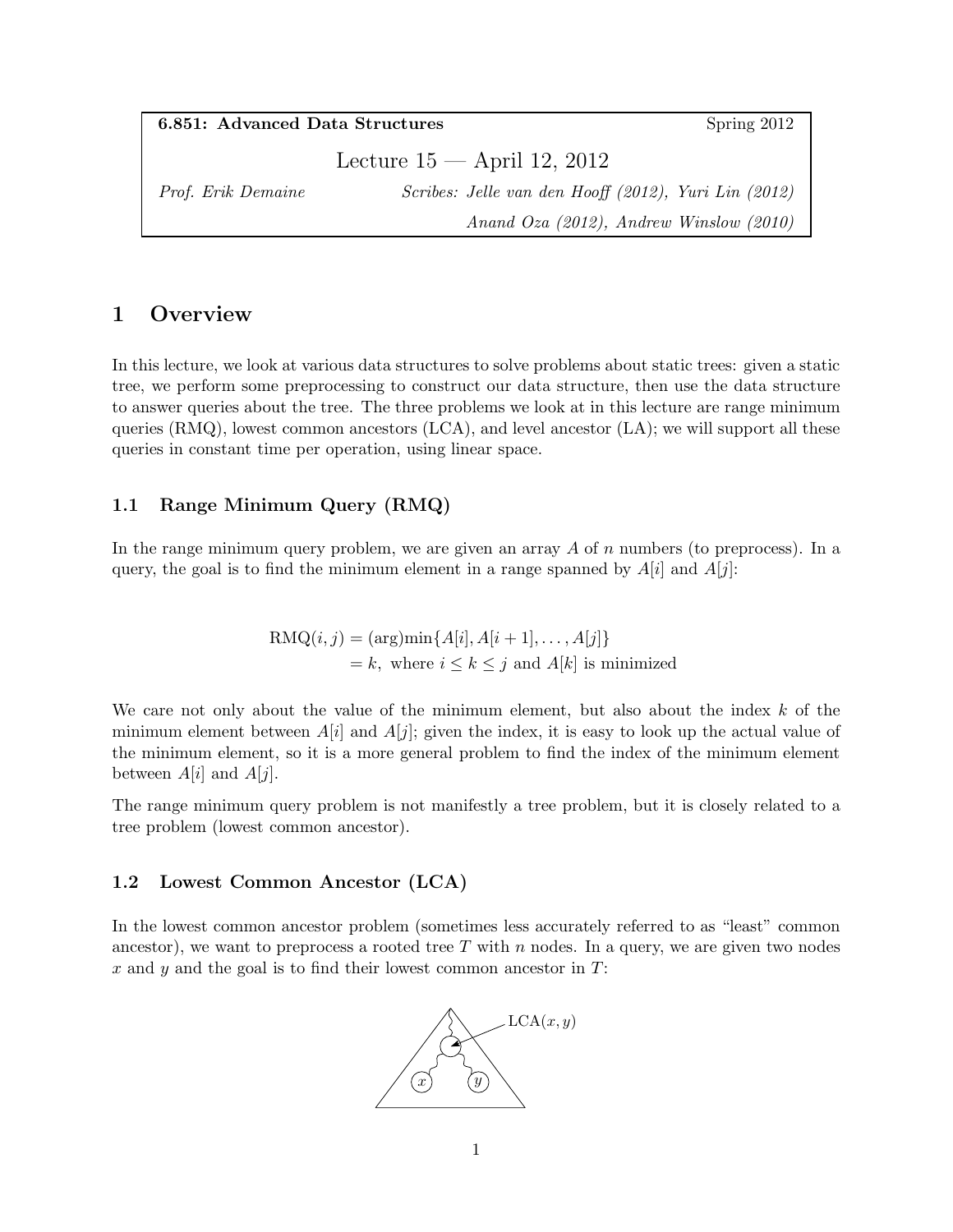#### 1.3 Level Ancestor (LA)

Finally, we will also solve the level ancestor problem, in which we are again given a rooted tree T. Given a node x and an integer k, the query goal is to find the  $k^{th}$  ancestor of node x:

$$
LA(x, k) = parent^{k}(x)
$$

Of course,  $k$  cannot be larger than the depth of  $x$ .



All three problems will be solved in the word RAM model, though the use of this model is not as essential as it was in the integer data structures we discussed in previous lectures. Although lowest common ancestor and level ancestor seem like similar problems, fairly different techniques are necessary to solve them (as far as anyone knows). The range minimum query problem, however, is basically identical to that of finding the lowest common ancestor.

## 2 Reductions between RMQ and LCA

#### 2.1 Cartesian Trees: Reduction from RMQ to LCA

A Cartesian tree is a nice reduction mechanism from an array  $A$  to a binary tree  $T$  that provides an equivalence between RMQ and LCA, and dates back to a 1984 paper by Gabow, Bentley, and Tarjan [1].

To construct a Cartesian tree, we begin with the minimum element of the array A, which we will call  $A[i]$ . This element becomes the root of the Cartesian tree T. Then the left subtree of T is a Cartesian tree on all elements to the left of  $A[i]$  (which we can write as  $A[&i]$ ), and the right subtree of T is likewise a Cartesian tree on the elements  $A > i$ .

An example is shown below for the array  $A = [8, 7, 2, 8, 6, 9, 4, 5]$ . The minimum of the array is 2, which gets promoted to the root. This decomposes the problem into two halves, one for the left subarray  $[8, 7]$  and one for the right subarray  $[8, 6, 9, 4, 5]$ . 7 is the minimum element in the left subarray and becomes the left child of the root; 4 is the minimum element of the right subarray and is the right child of the root. This procedure continues until we get the binary tree in the diagram below.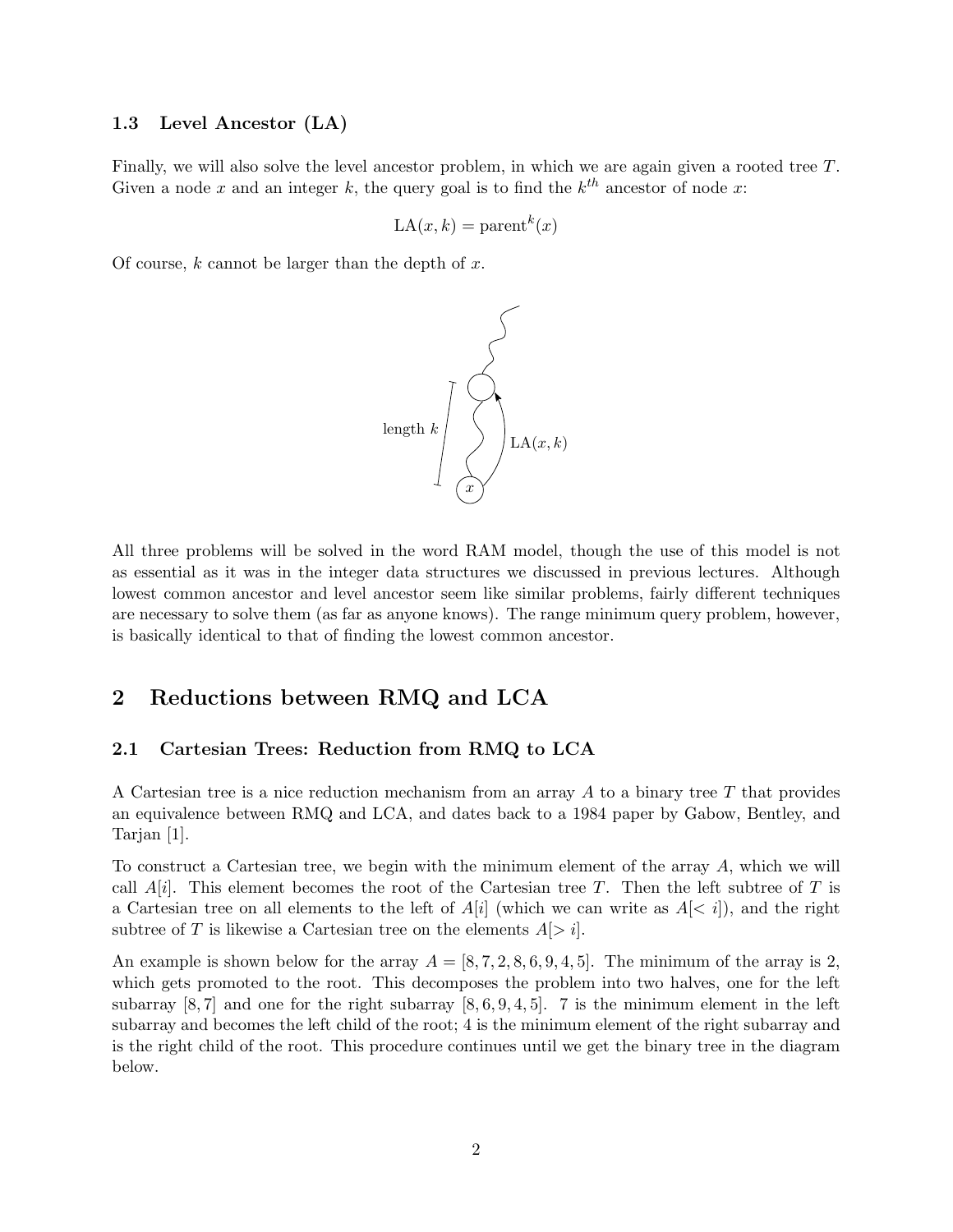

The resulting tree  $T$  is a min heap. More interestingly, the result of a range minimum query for a given range in the array  $A$  is the lowest common ancestor of the two endpoints in the corresponding Cartesian tree T.

In the case of ties between multiple equal minimum elements, two options are:

- 1. Break ties arbitrarily, picking one of the equal elements as the minimum.
- 2. Consider all of the equal elements to be one "node", making a non-binary tree.

Because the second option is slightly messier, in this class we will break ties arbitrarily, though this choice will not affect the answer.

#### 2.1.1 Construction in linear time

Construction of the Cartesian tree according to the naïve recursive algorithm will take at least  $\Omega(n \lg n)$  time, and may even take quadratic time. Fortunately, Cartesian trees can be computed in linear time, using a method that is essentially the same as the method seen in the last lecture for building a compressed trie in linear time.

Walk through the array from left to right, inserting each element into the tree by walking up the right spine of the tree (starting from the leaf), and inserting the element in the appropriate place. Because we are building the tree from left to right, each inserted element will by definition be the rightmost element of the tree created so far.

For example, if we have a tree for which the subarray  $[2, 4, 5]$  has been inserted, and the next element is 3, then insertion has the following result:



We walk up the right spine of the tree starting at 5, and continue until we reach 2 (the root), which is the first element smaller than 3. The edge between 2 and 4 is replaced with a new edge from 2 to 3, and the previous right subtree of 2 becomes the left subtree of 3.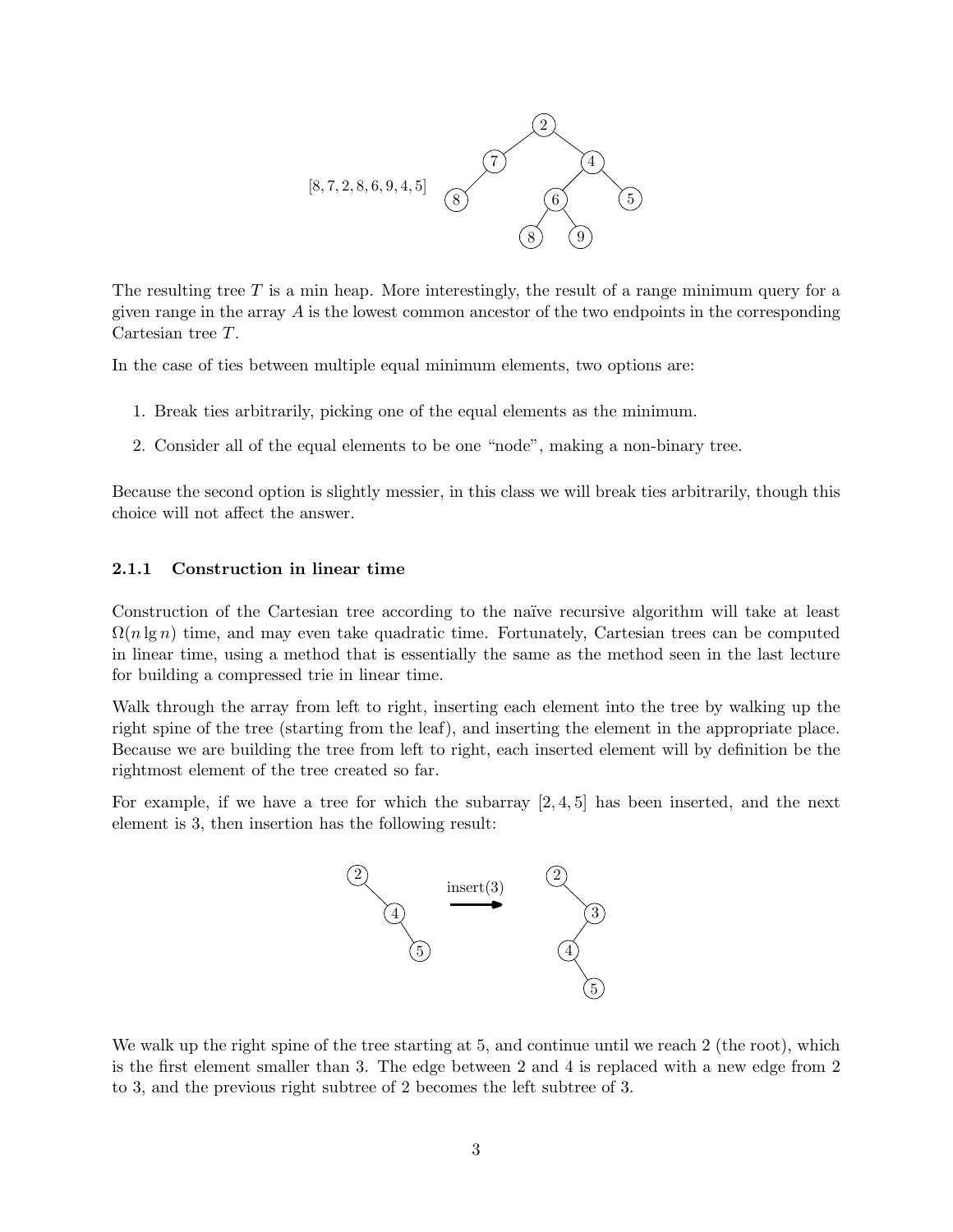Each such insertion takes constant amortized time: although sometimes paths may be long, each insertion only touches nodes along the right spine of the tree, and any node along the right spine that has been touched ends up in the left subtree of the inserted node. Any node along the right spine is touched at most once, and we can charge the expensive inserts to the decrease in length of the right spine.

Therefore, construction of Cartesian trees can be done in linear time, even in the comparison model.

#### 2.2 Reduction from LCA to RMQ

We can also reduce in the other direction, from LCA to RMQ, by reconstructing an array A from a binary tree T. To do this, we perform an in-order traversal of the nodes in the tree. However, we must have numbers to use as the values of the array; to this end, we label each node with its depth in the tree.



This sequence behaves exactly like the original array  $A = [8, 7, 2, 8, 6, 9, 4, 5]$ , from which this tree was constructed. The result for  $\text{RMQ}(i, j)$  on the resulting array A is the same as calling  $\text{LCA}(i, j)$ on the input tree for the corresponding nodes.

#### 2.3 RMQ universe reduction

An interesting consequence of the reductions between RMQ and LCA is that they allow us to do universe reductions for RMQ problems. There are no guarantees on the bounds of any numbers in the original array given for range minimum queries, and in general the elements may be in any arbitrary ordered universe. By chaining the two reductions above, first by building a Cartesian tree from the elements and then by converting back from the tree to an array of depths, we can reduce the range to the set of integers  $\{0, 1, \ldots, n-1\}.$ 

This universe reduction is handy; the algorithms described above assume a comparison model, but after the pair of reductions we can now assume that all of the inputs are small integers, which allows us to solve things in constant time in the word RAM model.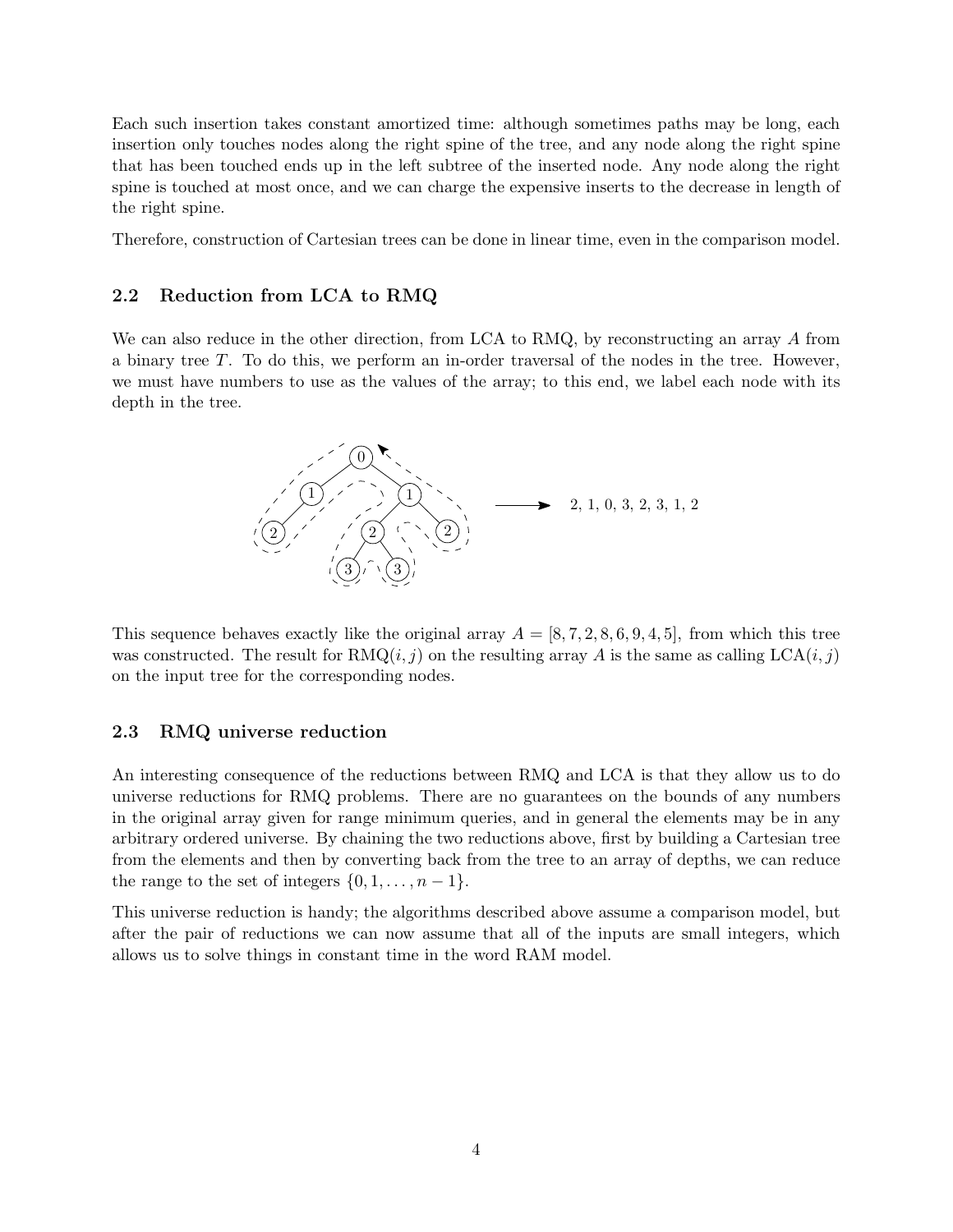## 3 Constant time LCA and RMQ

#### 3.1 Results

The LCA and RMQ problems can both be optimally solved with constant query time and linear storage space. The first known technique is documented in a 1984 paper by Harel and Tarjan [2]. In lecture, we looked at an algorithm based on a 2004 paper by Bender and Colton [3].

#### 3.2 Reduction from LCA to  $\pm 1$  RMQ

The algorithm by Bender and Colton solves a special case of the RMQ problem called  $\pm 1$  RMQ, in which adjacent values differ by either  $+1$  or  $-1$ .

First, we will take a look at a reduction from LCA to  $\pm 1$  RMQ. The earlier reduction does not work as differences might have absolute values larger than 1. For our new approach, we perform an Eulerian tour based on the in-order traversal and write down every visit in our LCA array. At every step of the tour we either go down a level or up a level, so the difference between two adjacent values in our array is either  $+1$  or  $-1$ .



Since every edge is visited twice, we have more entries in the array than in the original in-order traversal, but still only  $O(N)$ . To answer  $LCA(x, y)$ , calculate RMQ(in-order(x), in-order(y)) where in-order $(x)$  is the in-order occurrence of the node x in the array. These occurrences can be stored while creating the array. Observe that this new array can also be created by filling in the gaps in the array from the original algorithm. Thus the minimum between any two original values does not change, and this new algorithm also works.

#### 3.3 Constant time,  $n \lg n$  space RMQ

A simple data structure than can answer RMQ queries in constant time but uses only  $n \lg n$  space can be created by precomputing the RMQ for all intervals with lengths that are powers of 2. There are a total of  $O(n \lg n)$  such intervals, as there are  $\lg n$  intervals with lengths that are powers of 2 no longer than  $n$ , with  $n$  possible start locations.

We claim that any queried interval is the (non-disjoint) union of two power of 2 intervals. Say the query has length k. Then the query can be covered by the two intervals of length  $2^{\lfloor \lg k \rfloor}$  that touch the beginning and ending of the query. The query can be answered by taking the min of the two precomputed answers. Observe that this works because we can take the min of an element twice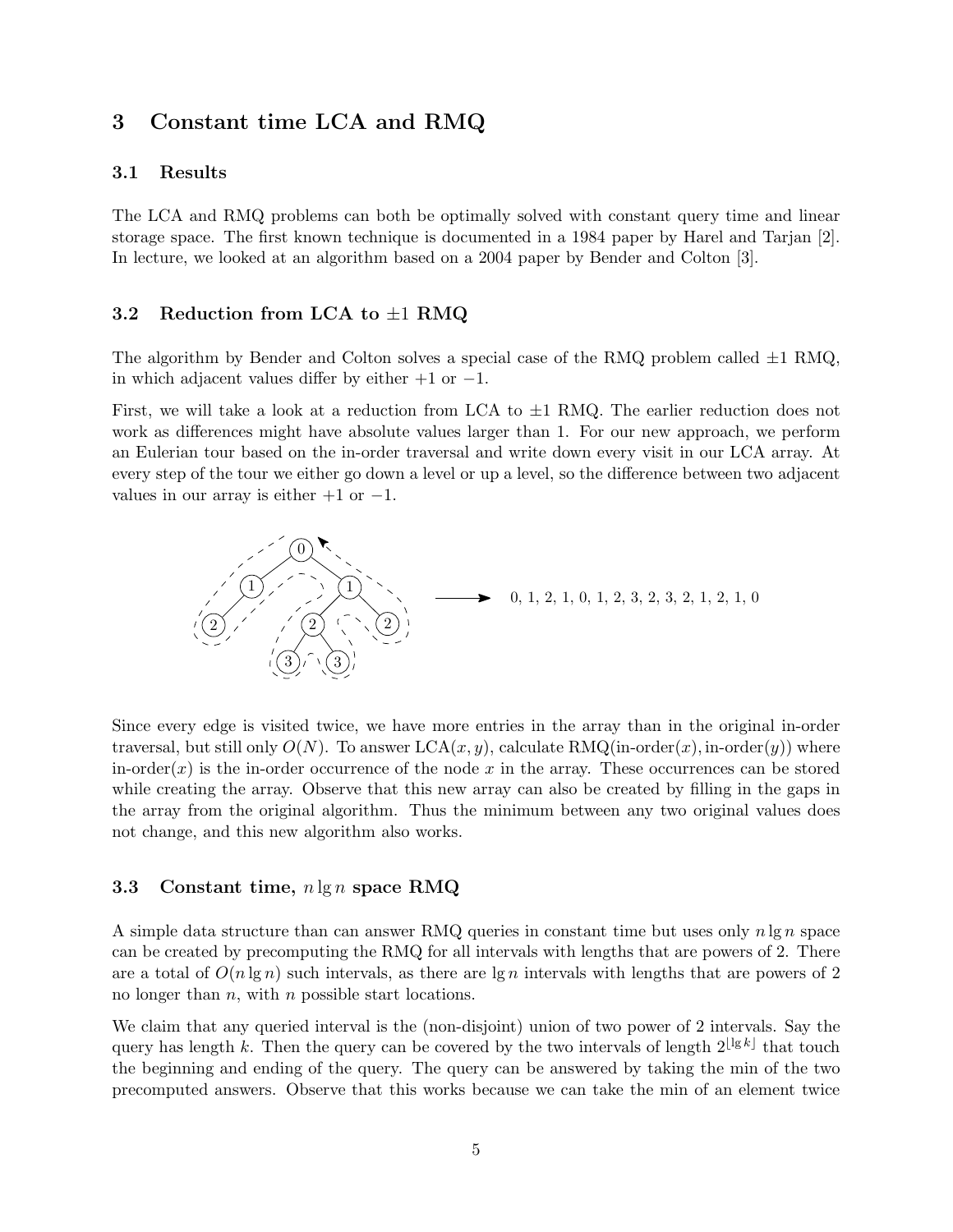without any problems. Furthermore, this also enables us to store the location of the minimum element.

#### 3.4 Indirection to remove log factors

We have seen indirection used to remove log factors of time, but here we will apply indirection to achieve a  $O(n)$  space bound. Divide the array into bottom groups of size  $\frac{1}{2} \lg n$  (this specific constant will be used later). Then, store a parent array of size  $2n/\lg n$  that stores the min of every group.

Now a query can be answered by finding the RMQ of a sequence in the parent array, and at most two RMQ queries in bottom groups. Note that we might have to answer two sided queries in a bottom group for sufficiently small queries. For the parent array we can use the  $n \lg n$  space algorithm as the logarithms cancel out.

#### 3.5 RMQ on very small arrays

The only remaining question is how to solve the RMQ problem on arrays of size  $n' = \frac{1}{2}$  $\frac{1}{2}$  lg *n*. The idea is to use lookup tables, since the total number of different possible arrays is very small.

Observe that we only need to look at the relative values in a group to find the location of the minimum element. This means that we can shift all the values so that the first element in the group is 0. Then, once we know the location, we can look in the original array to find the value of the minimum element.

Now we will use the fact the array elements differ by either  $+1$  or  $-1$ . After shifting the first value to 0, there are now only  $2^{\frac{1}{2} \lg n} = \sqrt{n}$  different possible bottom groups since every group is completely defined by its n' long sequence of +1 and -1s. This total of  $\sqrt{n}$  is far smaller than the actual number of groups!

In fact, it is small enough so that we can store a lookup table for any of the  $n^2$  possible queries for any of the  $\sqrt{n}$  groups in  $O(\sqrt{n})$  $\frac{1}{2}$  lg n)<sup>2</sup> lg lg n) bits, which easily fits in  $O(n)$  space. Now every group can store a pointer into the lookup table, and all queries can be answered in constant time with linear space for the parent array, bottom groups, and tables.

#### 3.6 Generalized RMQ

We have LCA using  $\pm 1$  RMQ in linear space and constant time. Since general RMQ can be reduced LCA using universe reduction, we also have a linear space, constant time RMQ algorithm.

## 4 Level Ancestor (LA)

First we introduce notation. Let  $h(v)$  be the height of a node v in a tree. Given a node v and level l,  $LA(v, l)$  is the ancestor a of v such that  $h(a) - h(v) = l$ . Put more simply, we go up the tree l levels from v and see where we end up.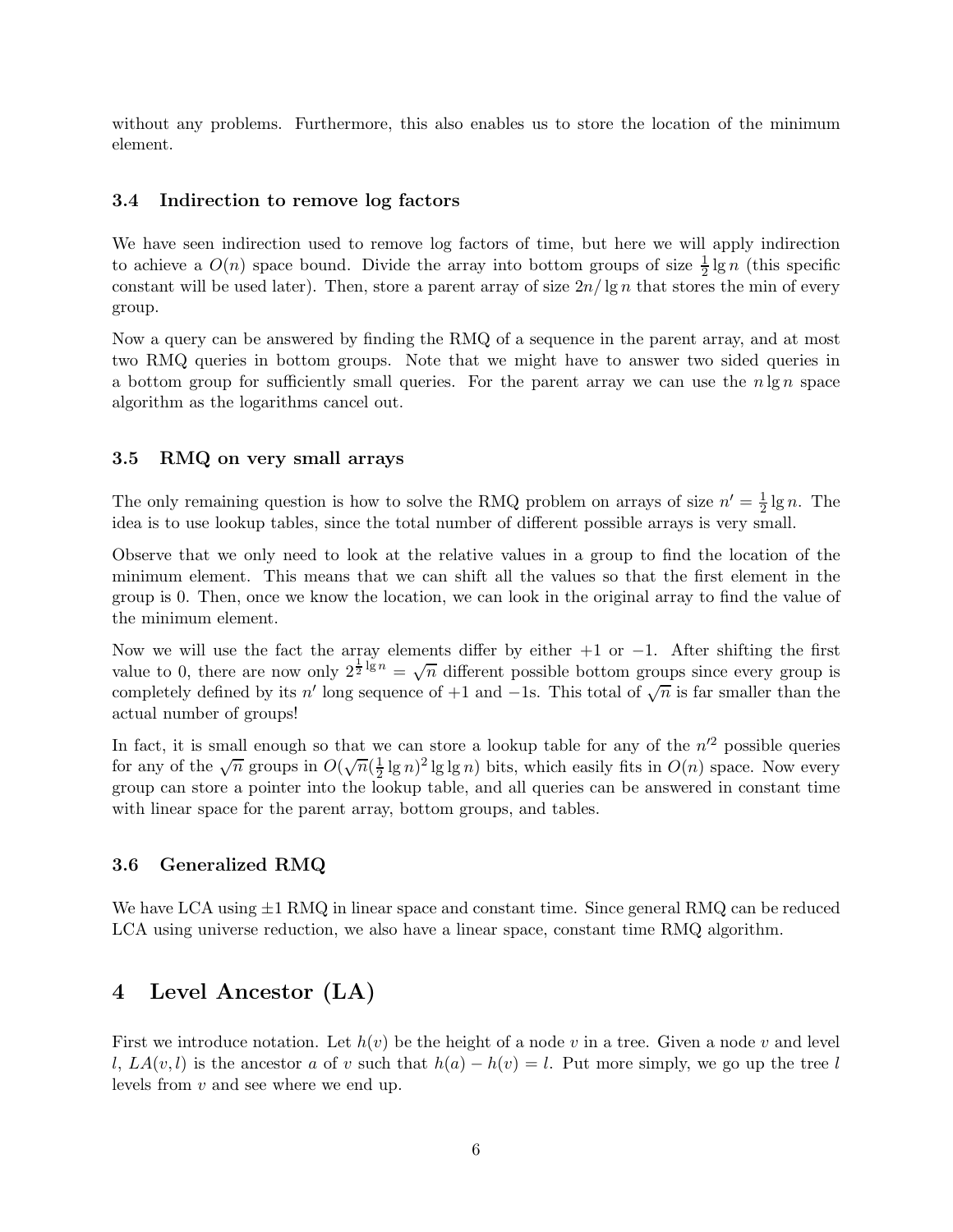Today we will study a variety of data structures with various preprocessing and query times to solve  $LA(v, l)$  queries. For a data structure which requires  $f(n)$  query time and  $g(n)$  preprocessing time, we will denote its running time as  $\langle g(n), f(n) \rangle$ . The following algorithms are taken from the set found in a paper from Bender and Farach-Colton [4].

## **4.1** Algorithm A:  $\langle O(n^2), O(1) \rangle$

The basic idea is to use a look-up table with one axis corresponding to nodes and the other axis corresponding to levels. Then, we fill in the table using dynamic programming by increasing level. This is the *brute force* approach.

#### 4.2 Algorithm B:  $\langle O(n \lg n), O(\lg n) \rangle$

The basic idea is to use **jump pointers**, which are pointers that are stored at a node and reference one of the node's ancestors. For each node, we create jump pointers to ancestors at levels  $1, 2, 4, \ldots, 2^k$ . Queries are answered by repeatedly jumping from node to node, each time jumping more than half of the remaining levels between the current ancestor and goal ancestor. Therefore, the worst-case number of jumps is bounded by  $O(\lg n)$ . Preprocessing is done by filling in jump pointers using dynamic programming.

# **4.3** Algorithm C:  $\langle O(n), O(\sqrt{n})\rangle$

The basic idea is to use a longest path decomposition, which is a decomposition in which a tree is split recursively by removing the longest path it contains and iterating on the remaining connected subtrees. Each path removed is stored as an array in top-to-bottom path order, and each array has a pointer from its first element (the root of the path) to it parent in the tree (an element of the path-array from the previous recursive level). A query is answered by moving upwards in this tree of arrays, traversing each array in  $O(1)$  time. In the worst case the longest path decomposition may result in longest paths of sizes  $k, k - 1, \ldots, 2, 1$  each of which has only one child, resulting in a tree of arrays with height  $O(\sqrt{n})$ . Building the decomposition can be done in linear time by precomputing node heights once, then reusing them to find the longest paths quickly.

#### 4.4 Algorithm D:  $\langle O(n), O(\lg n) \rangle$

The basic idea is to use ladder decomposition. This is similar to longest path decomposition, but each path is extended by a factor of two backwards (up the tree past the root of the longest path). If the extended path reaches the root, it stops. From the ladder property, we know that node v lies on a longest path of size at least  $h(v)$ . As a result, one does at most  $O(\lg n)$  ladder jumps before reaching the root, so queries are done in  $O(\lg n)$  time. Preprocessing is done similarly to Algorithm C.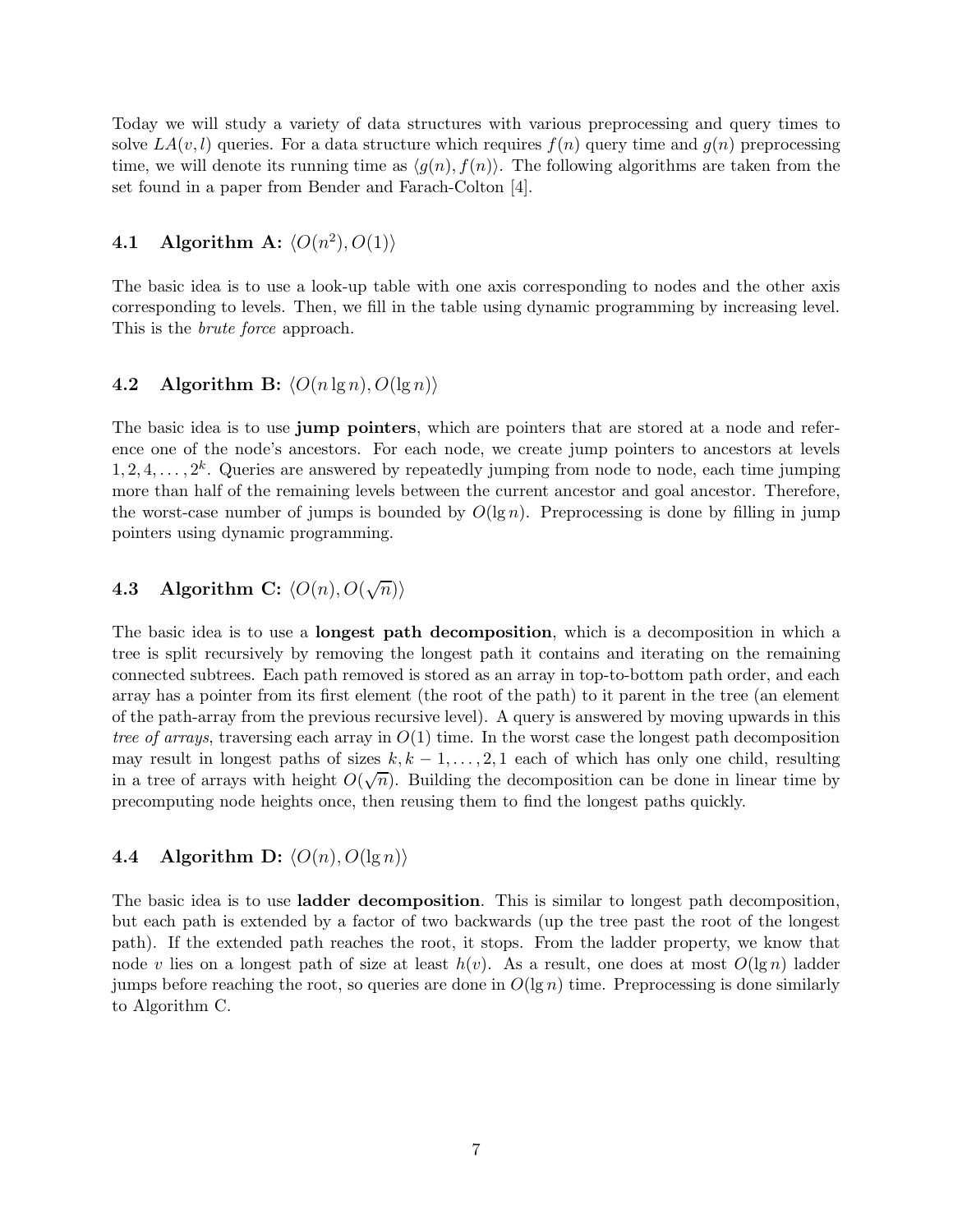#### 4.5 Algorithm E:  $\langle O(n \lg n), O(1) \rangle$

The idea is to combine jump pointers (Algorithm B) and ladders (Algorithm D). Each query will use one jump pointer and one ladder to reach the desired node. First a jump is performed to get at least halfway to the ancestor. The node jumped to is contained in a ladder which also contains the goal ancestor, resulting in  $O(1)$  query time.

#### 4.6 Algorithm F:  $\langle O(n), O(1) \rangle$

An algorithm developed by Dietz [5] also solves LA queries in  $\langle O(n), O(1) \rangle$  but is more complicated. Here we combine Algorithm E with a reduction in the number of nodes for which jump pointers are calculated. The motivation is that if one knows the level ancestor of  $v$  at level  $l$ , one knows the level ancestor of a descendant of  $v$  at level  $l'$ . So we compute jump pointers only for leaves, guaranteeing every node has a descendant in this set. So far, preprocessing time is  $O(n + L \lg n)$ where  $L$  is the number of leaves. Unfortunately, for an arbitrary tree, we only have the worse-case bound  $L = O(n)$ .

#### 4.6.1 Building a tree with  $O(\frac{n}{\log n})$  $\frac{n}{\lg n})$  leaves

Split the tree structure into two components: a macro-tree at the root, and a set of micro-trees (of maximal size  $\frac{1}{4} \lg n$ ) rooted at the leaves of the macro-tree. Consider a depth-first search, keeping track of the orientation of of the ith edge, using 0 for downwards and 1 for upwards. A micro-tree can be described by a binary sequence, e.g.  $W = 001001011$  where for a tree of size  $n, |W| = 2n-1$ . So an upper bound the number of micro-trees possible is  $2^{2n-1} = 2^{2(\frac{1}{4} \lg n)-1} = O(\sqrt{n})$ . But this is a loose upper bound, as not all binary sequences are possible, e.g. 00000 . . .. A valid micro-tree sequences has an equal number of zeros and ones and any prefix of a valid sequence as at least as many zeros as ones.

#### 4.6.2 Use macro/micro-tree for a  $\langle O(n), O(1)\rangle$  solution to LA

We will use macro/micro-trees to build a tree with  $O(\frac{n}{\log n})$  $\frac{n}{\lg n}$ ) leaves and compute jump pointers only for its leaves  $(O(n)$  time). We also compute all micro-trees and their look-up tables (see Algorithm A) in  $O(\sqrt{n}\lg n)$  time. So total preprocessing time is  $O(n)$ . A query  $LA(v, l)$  is performed in the following way: If v is in the macro-tree, jump to the leaf descendant of v, then jump from the leaf and climb a ladder. If v is in a micro-tree and  $LA(v, l)$  is in the micro-tree, use the look-up table for the leaf. If v is in a micro-tree and  $LA(v, l)$  is not in the micro-tree, then jump to the leaf descendant of v, then jump from the leaf and climb a ladder.

## References

[1] H. Gabow, J. Bentley, R. Tarjan. Scaling and Related Techniques for Geometry Problems. In STOC '84: Proc. 16th ACM Symp. Theory of Computing, pages 135-143, 1984.